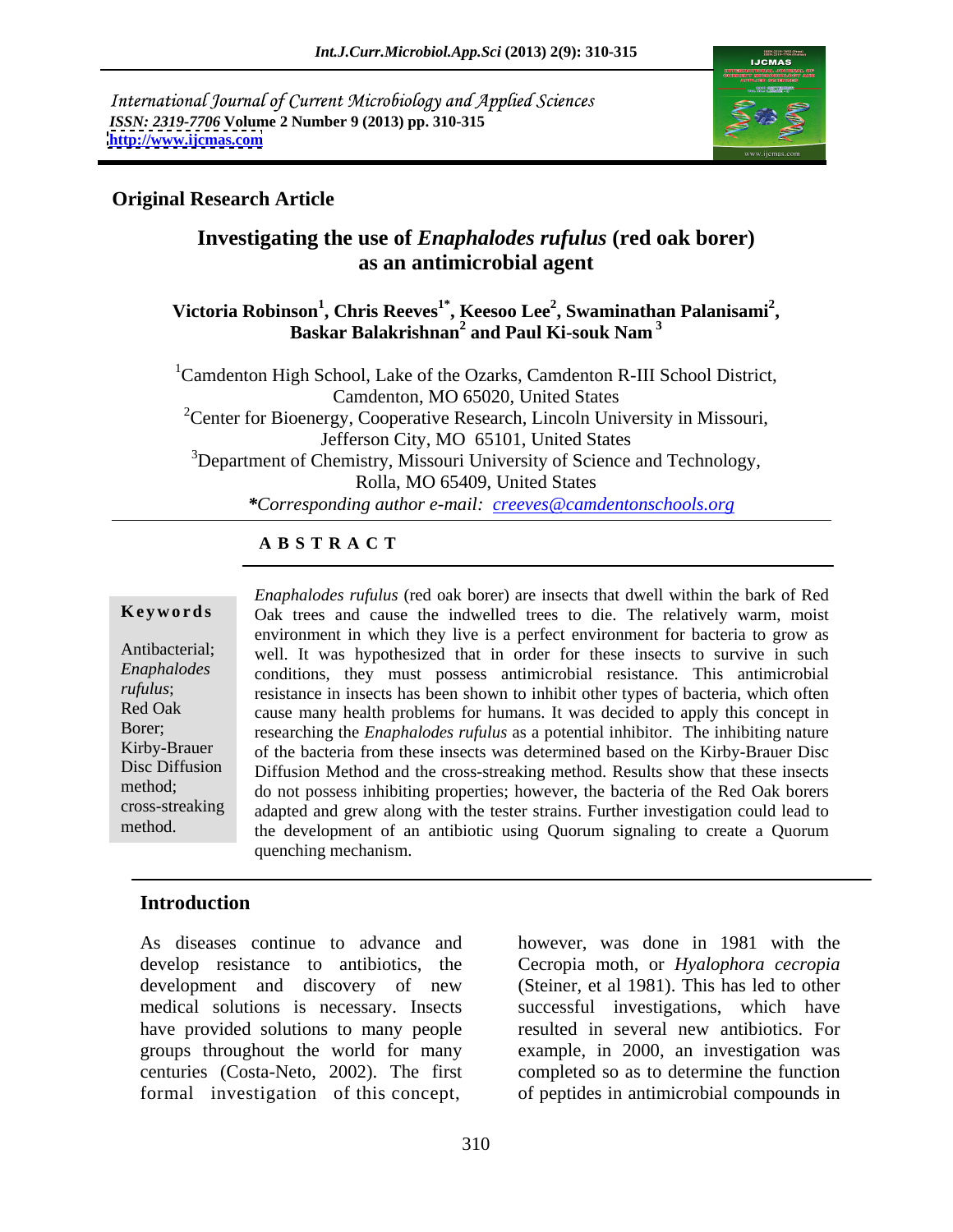order to (Otvos, 2000). In 2003, the flesh Conservation Office in Camdenton, MO, fly *Neobellieria bullata* was investigated and found to inhibit the growth of several Another similar investigation was done applying them to *Enaphalodes rufulus*, a species previously not researched.

the Red Oak Borer, are a growing threat to infestations have been researched (Meyers, tree. One of the purposes in choosing this Dr. Chris Waters (University of exterminating the borers. This species, if left alone, causes millions of dollars of weakened (Meyers, *et al.,* 2007). Another justification for the use of this species is that of its habitat. Because of its dwelling Once the organisms were plated, they were<br>in conditions which are also ideal for stored at room temperature for six days. in conditions which are also ideal for bacteria growth, these insects may well possess antimicrobial compounds, which Lake Regional hospital in Osage Beach,<br>allow them to survive These antimicrobial MO for the remainder of the allow them to survive. These antimicrobial MO for the remainder of the compounds, it was hypothesized, would be able to inhibit other tester strains which

collected at the Missouri Department of

tester strains (Meylears, *et al.,* 2003). contacted regarding the presence of the using the American cockroach, adjacent to the office had been infested *Periplaneta americana*, and the desert with the borer, it was decided to collect locust, *Schistocerca gregaria* (Ehrenberg, samples from that tree. Samples of larvae, 2010). It was decided to further the pupae, and adults were stored individually concepts from this previous research by in sterile, plastic containers. These *Enaphalodes rufulus*, commonly known as LB Agar plates (C Waters, personal oak forests (Meyers, *et al.,* 2007). They was decided to crush the insects in their dwell within and damage Red Oak trees by entirety and use the resulting emulsion for feeding on the infrastructure of the trees. This was the streaking of plates. This was Methods for reducing the effects of their performed because the internal *et al.,* 2007); however, these methods do possess the antimicrobial compounds, if not provide practical uses for the species present (Ehrenberg 2010). This was after they have been removed from the verified also through conversations with species was to find a productive use for Michigan), who acted as a second-opinion this species, rather than simply throughout the duration of this experiment. damage to the quality of the trees. This thoroughly between each use with ethyl also poses danger to campers, hikers, and alcohol. Upon being crushed, a sterile loggers as limbs and branches are inoculating loop was used to streak the Conservation Office in Camdenton, MO, United States with the assistance of forester, Paul Johnson. Mr. Johnson was oak borer in the local area. As the oak tree samples were taken immediately to the Camdenton High School Research laboratory to be crushed and streaked onto communication, September 29, 2012). It the streaking of plates. This was performed because the internal components of the insects would also verified also through conversations with Dr. Chris Waters (University of The insects were crushed using a mortar nestle, which were sterilized insects onto the LB Agar plates.

are pathogenic to humans. organisms because it was unknown if they **Materials and Methods** isolated, using sterile techniques, and **Preparation of Samples Preparation of Samples Preparation of Samples Preparation of Samples Property Property Property Property Property Property Property Property Property Property Property** Samples of the Red Oak borer were temperature until the tester strain lawns Once the organisms were plated, they were stored at room temperature for six days. On the seventh day, they were taken to the Lake Regional hospital in Osage Beach, MO for the remainder of the experimentation process. They were treated as potential BSL Level II were pathogenic. Individual colonies were placed into sterile test tubes with LB broth. These test tubes remained at room could be set up.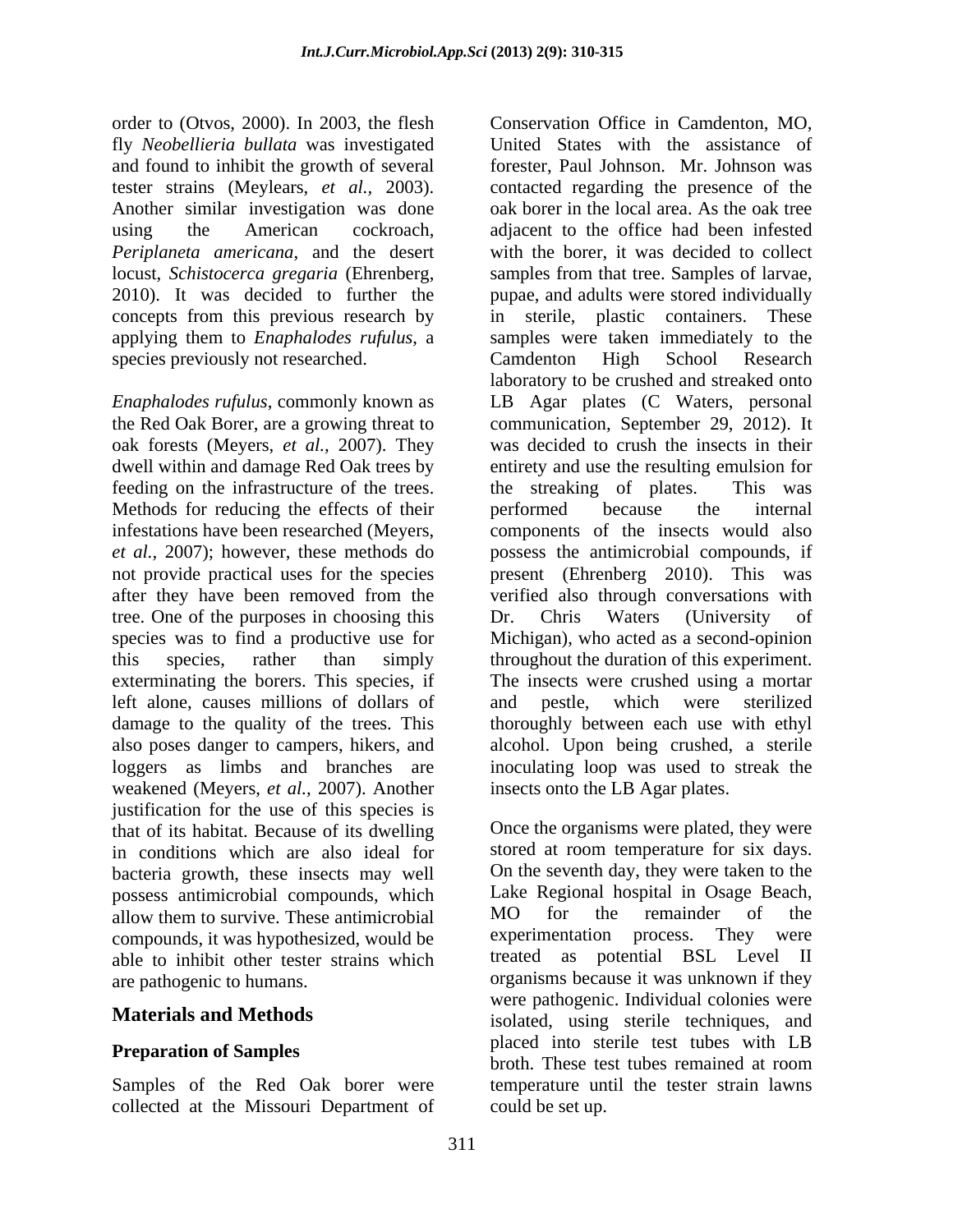Four gram-positive (*Bacillus Micrococcus luteus*, and *Staphylococcus aureus*), three gram-negative (*Shigella*  (*Candida albicans*) were selected as tester strains. These strains were selected based<br>streaked in one horizontal stripe. on the research conducted by Meylears, *et al.,* 2003 and because they are human pathogens and would accurately reveal the Agar plates according to the instructions given by the manufacturer.

# **Kirby-Brauer Disc Diffusion Method**

After 24 hours of incubation at 35°C, colonies from the tester strains were isolated and placed into test tubes with distilled water. Sterile swabs were used to streak the solutions onto three plates each. was fairly uniform. The results of the The control for this experimentation was a cross-streaking method generally The control for this experimentation was a plate with only the tester strain lawn. The other two plates were divided into fourths, which allowed for two replications of each generation of the insect. A sterile forceps was used to soak small discs of filter paper in the *E. rufulus* bacteria solution (Olson 2012) and then place the disc in the center

24 hours after which time the amount of growth was observed. Due to shipping issues, this method could not be carried out using *Escherichia coli* as a tester strain. Because there was no inhibition of growth to be measured quantitatively, Brauer Disc Diffusion method, no growth qualitative descriptions regarding the appearance of the growth were recorded

### **Tester Strains Cross-Streaking Method** (Velho-**Cross-Streaking Method (Velho- Pereira,** *et al.,* **2011)**

*thuringiensis*, *Bacillus cereus*, *sonnei*, *Salmonella enteritidis*, and *Escherichia coli*), and one fungus surfies the directly from the KWIKSHCK antimicrobial properties of *E. rufulus*.<br>Each strain was grown on Remel Blood in the strain of growth. Again, qualitative Three Remel Blood Agar plates were used for each tester strain; separate plates were used for the adults, pupae, and larvae. The tester strains were streaked in one vertical stripe directly from the Kwikstick solution. Sterile swabs were soaked in the *E. rufulus* bacteria solution and then streaked in one horizontal stripe, perpendicular to the tester strain stripe. These plates were then incubated at 35°C for 24 hours and examined for any inhibition of growth. Again, qualitative descriptions regarding the growth were recorded (Table 2).

# **Result and Discussion**

**(Olson, 2012)** Despite what was hypothesized, the of the divided area (Figure 1).<br>
it was shown that the bacteria from the<br>
These plates were incubated at 35°C for<br>
Red Oak Borer were able to adapt and<br>
Here incubated at 35°C for bacteria of *E. rufulus* did not inhibit the growth of the tester strains; however, the bacteria from the insects often grew with the tester strains. The growth shown using the Kirby-Brauer Disc Diffusion method was fairly uniform. The results of the cross-streaking method generally supported the results of the disc diffusion method by once again showing that the insects' bacteria were able to grow with the tester strain. However, the tester strains were generally more dominant and did not allow for very much growth of the hypothesized inhibitor. While the bacteria did not act as was originally hypothesized, it was shown that the bacteria from the Red Oak Borer were able to adapt and grow with the tester strains.

Table1). as one, and uniform growth as one, and uniform growth Data was organized using Microsoft Excel 2010. In order to perform statistical analysis, numerical values were assigned to the qualitative analyses. For the Kirby surrounding the disc was classified as zero. Little distinct growth was classified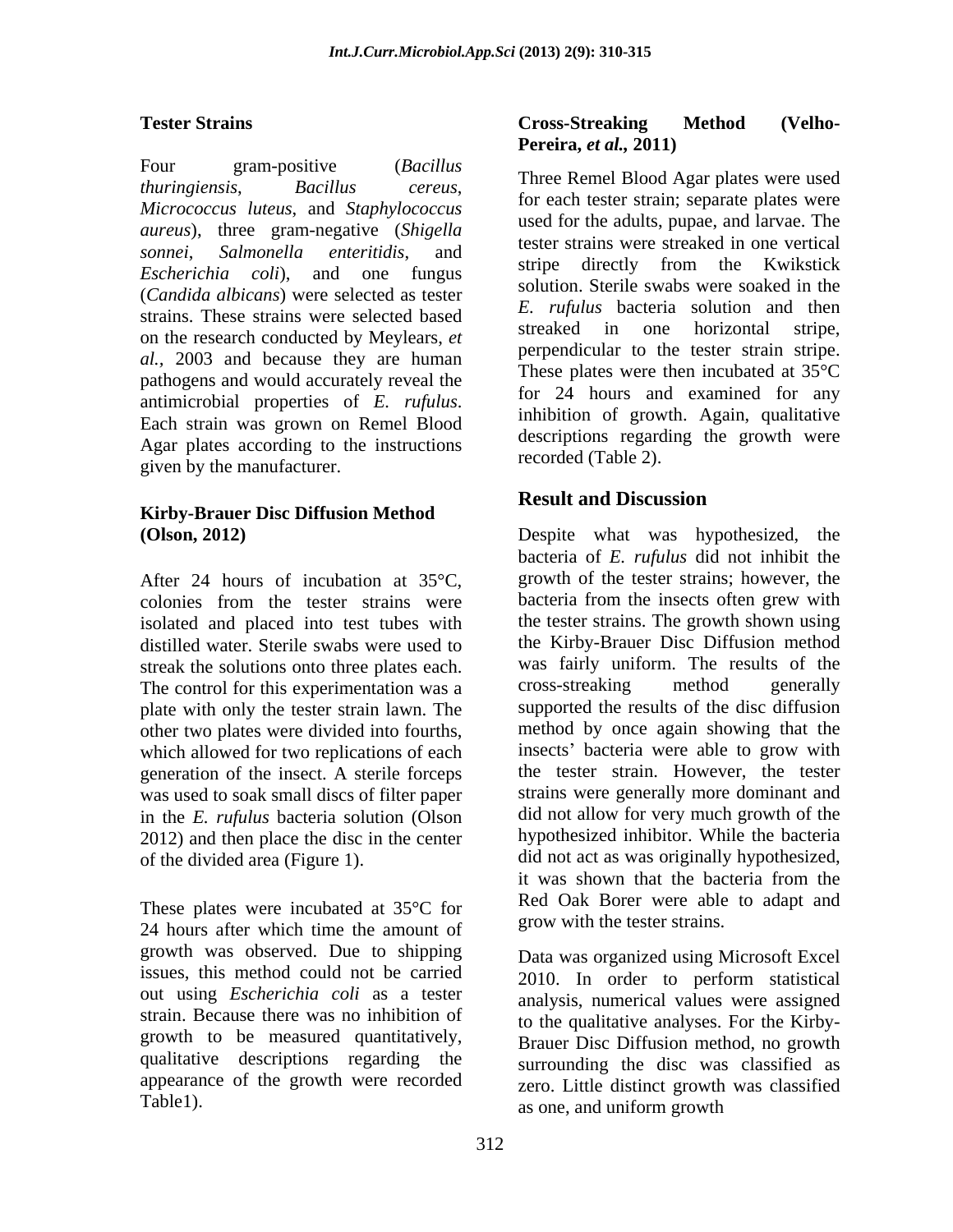|                          | <b>Bacillus</b><br><i>cereus</i> | <b>Bacillus</b><br>thuringiensis | <b>Escherichia</b><br><i>coli</i> | <b>Micrococcus</b><br><i>luteus</i> | Salmonella<br>enteritidis | <b>Shigella</b><br>sonnei | <b>Staphylococcus</b><br>aureus | Candida<br>albicans |
|--------------------------|----------------------------------|----------------------------------|-----------------------------------|-------------------------------------|---------------------------|---------------------------|---------------------------------|---------------------|
|                          |                                  |                                  |                                   |                                     |                           |                           |                                 |                     |
|                          | Little distinct                  | Uniform growth                   |                                   | No growth                           | Little distinct           | Little distinct           | Little distinct growth          | Uniform             |
|                          | growth                           |                                  |                                   |                                     | growth                    | growth                    |                                 | growth              |
|                          | $\frac{1}{2}$ Little distinc     | Uniform growth                   |                                   | No growth                           | No growth                 | No growth                 | Little distinct growth          | Uniform             |
| $\overline{\phantom{a}}$ | growth                           |                                  |                                   |                                     |                           |                           |                                 | growth              |
|                          | Slight                           | Slight                           | No                                | No diminution                       | No                        | Slight                    | Slight diminution               | No diminution       |
|                          | diminution                       | diminution                       | diminution                        |                                     | diminution                | diminution                |                                 |                     |
|                          | Little distinct                  | No growth                        |                                   | Uniform                             | Uniform                   | Little distinct           | Uniform growth                  | Uniform             |
|                          | growth                           |                                  |                                   | growth                              | growth                    | growth                    |                                 | growth              |
|                          | $\frac{a}{b}$ Little distinct    | No growth                        |                                   | Uniform                             | Uniform                   | No growth                 | No growth                       | Uniform             |
|                          | growth                           |                                  |                                   | growth                              | growth                    |                           |                                 | growth              |
|                          | Sligh                            | Dominant tester                  | No                                | No diminution                       | No                        | No                        | No diminution                   | No diminution       |
|                          | diminution                       |                                  | diminution                        |                                     | diminution                | diminution                |                                 |                     |
|                          | Little distinct                  | Uniform growth                   | $-$                               | Uniform                             | No growth                 | Little distinct           | No growth                       | No growth           |
|                          | growth                           |                                  |                                   | growth                              |                           | growth                    |                                 |                     |
|                          | $\ddot{\ge}$ Little distinct     | Uniform growth                   |                                   | Uniform                             | No growth                 | Little distinct           | No growth                       | No growth           |
|                          | growth                           |                                  |                                   | growth                              |                           | growth                    |                                 |                     |
|                          | Slight                           | Slight                           | Slight                            | Slight                              | Dominant                  | Slight                    | Slight diminution               | No diminution       |
|                          | diminution                       | diminution                       | diminution                        | diminution                          | tester                    | diminution                |                                 |                     |

# **Table.1** Qualitative analyses of the growth exhibited by the bacteria of *Enaphalodes rufulus* in conjunction with the tester strains

**Figure.1** Images depicting Kirby-Brauer Disc Diffusion Method

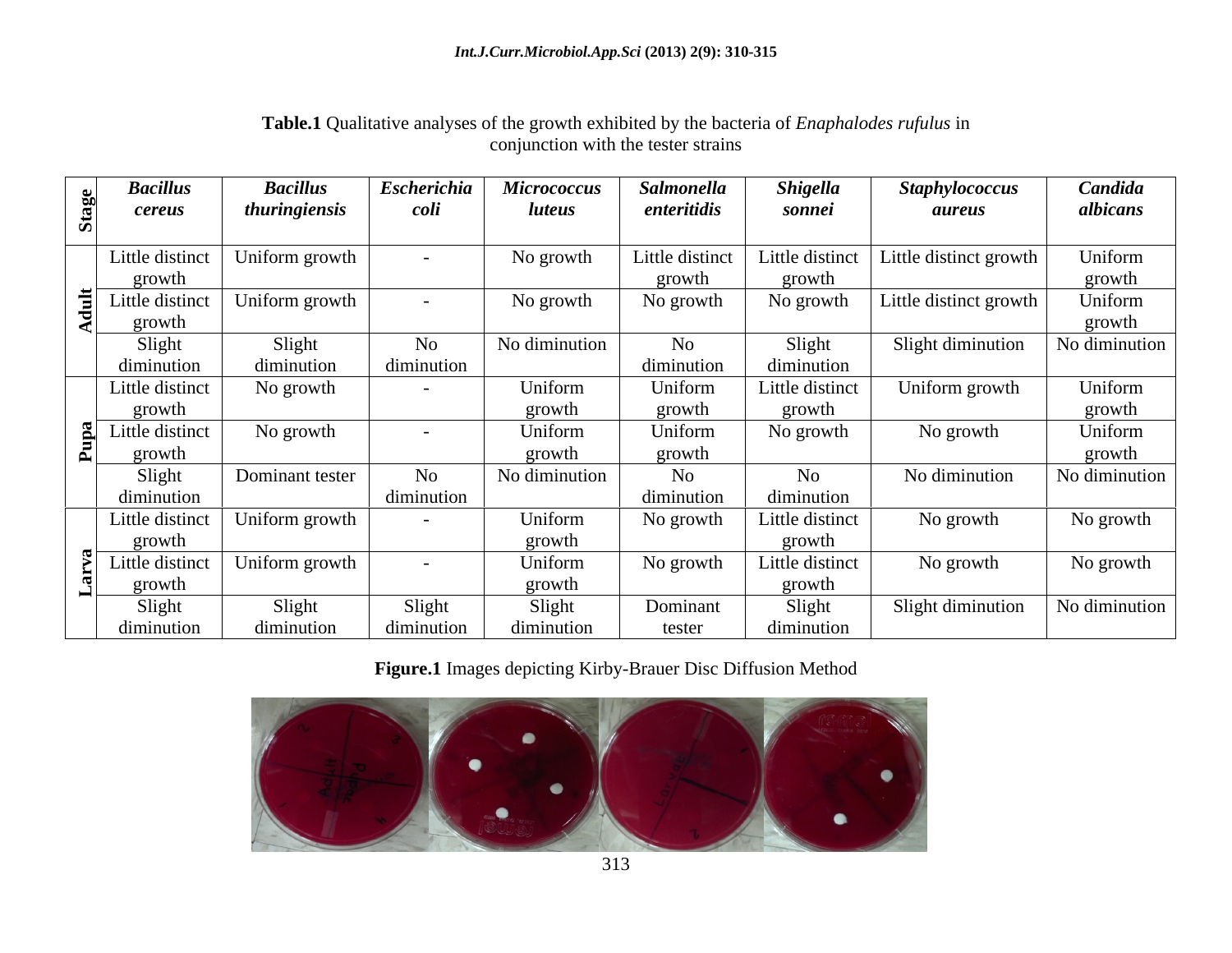was classified as two. Because there were botential of this species as an two samples for each insect generation, the antimicrobial agent; this experiment average was taken before adding the results of the three generations. These compared with the control group, with

For the cross-streaking method, a plate with a dominant tester strain, or one that grew over the streak of the hypothesized inhibitor was zero. A plate with no<br>the different species creates an diminution of growth was one, and a plate and environment in which the bacteria with a slight diminution of growth, meaning that the tester strain did not grow over the point at which the streaks crossed but took over the other half of the hypothesized inhibitor's streak, was 2. Because only one replication of each sample was completed, the average was<br>species of insects as potential not taken for each generation. Another replication would have served to further validate the growth and could have the potential to decrease several of the stark differences between the two methods. Despite this, a comparison of these values<br>eliminating this invasive species from the with the control group, having values of zero, using a Single Factor ANOVA zero, using a Single Factor ANOVA revealed statistically significant results with a p-value less than .05.<br>I would like to thank Mr. Chris Reeves,

The fungi, *C. albicans,* was the most rufulus, with the gram positive bacteria average growth scores, shown in Figure 3. Upon conclusion of this experiment, it was shown that while *Enaphalodes rufulus* research completed previously as to the supervision during experimentation.

values for each tester strain were search for new antimicrobial agents. values of zero, using a Single Factor with the tester strains, supported with p- ANOVA. The results were found to be values of less than .05. Because the statistically significant with a p-value less hypothesized inhibitor did show growth than .05. with each of tester strains, it is possible potential of this species as an antimicrobial agent; this experiment allows the conclusion to be made that this species should not be included in the Despite this, however, these bacteria grew that the bacteria of *Enaphalodes rufulus* may be used in conjunction with other bacteria species in order to provide an antibiotic for previously resistant strains. It is possible that Quorum Sensing between the different species creates an environment in which the compete with each other and ultimately eliminate the problem by producing virulence factors only possible when associated with each other (Raffa, *et al.,* 2004). Other possibilities for future research could include investigating other species of insects as potential antimicrobial agents. As to this specific study with *Enaphalodes rufulus*, the specific bacteria can be analyzed to determine their exact characteristics. This could lead to a method for effectively eliminating this invasive species from the Red Oak trees (Bulmer, *et al.,* 2009).

# **Acknowledgement**

sensitive species to the bacteria from *E.*  being the next most sensitive based on the professor at University of Michigan, who (Red Oak Borer) may possess Department of Conservation, who aided in antimicrobial properties, they are not the collection process and Ms. Diane strong enough to inhibit any of the Ayers, microbiologist at Osage Beach examined tester strains. There has been no Lake Regional Hospital, who provided lab <sup>I</sup> would like to thank Mr. Chris Reeves, instructor at Camdenton High School, who served as a mentor throughout experimentation and Dr. Chris Waters, acted as a second-opinion for the method. I would also like to thank Mr. Paul Johnson, forester for the Missouri supervision during experimentation.